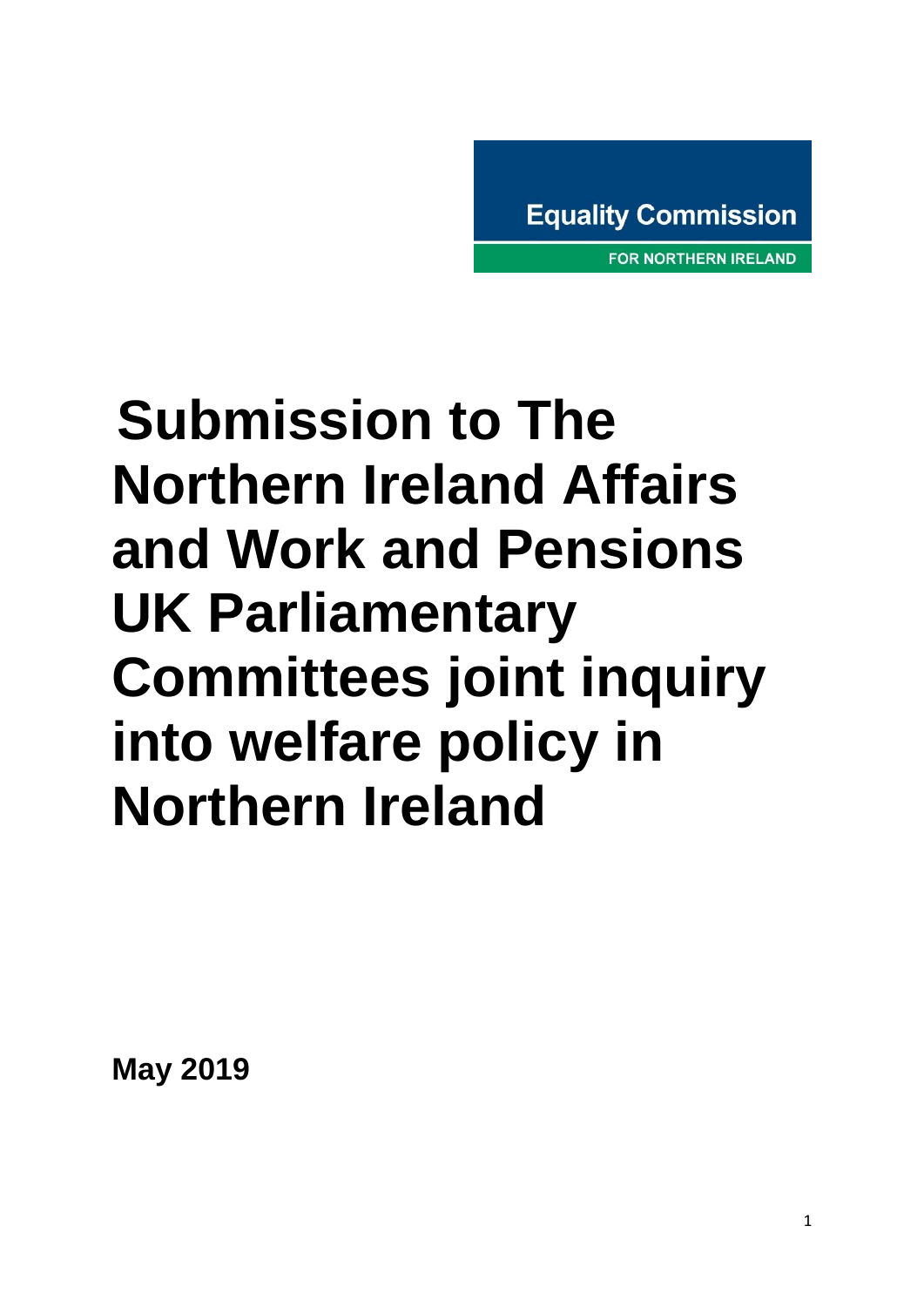### **Equality Commission for Northern Ireland**

## **Submission to The Northern Ireland Affairs Committee and the Work and Pensions Committee Joint inquiry into welfare policy in Northern Ireland.**

## **May 2019**

## *Executive Summary*

- 1. The Equality Commission continues to **recommend** that action is taken to identify and commit to specific measures which would mitigate the adverse impact of welfare reform on the promotion of equality of opportunity<sup>1</sup>.
- 2. It has been widely acknowledged by a range of sources that there are significant adverse impacts associated with welfare reform<sup>2</sup>. The UN Committee on the Rights of Persons with Disabilities (UNCRPD) also concluded that there was 'reliable evidence that the threshold of grave or systematic violations of the rights of persons with disabilities has been met in the State party'. <sup>3</sup>
- 3. It is also widely recognised that the time-limited mitigating measures have had a significant effect in ameliorating, at least some of, the adverse impacts of welfare reform and there is widespread concern

**<sup>.</sup>** <sup>1</sup> Equality Commission for Northern Ireland (2016): [Programme for Government –](https://www.equalityni.org/Delivering-Equality/Addressing-inequality/Welfare-Reform/Policy-responses) our [recommendations](https://www.equalityni.org/Delivering-Equality/Addressing-inequality/Welfare-Reform/Policy-responses)

<sup>&</sup>lt;sup>2</sup> A wide range of groups including academics, political parties, NGOs, churches, trade unions and equality and human rights bodies have expressed concerns about the potential negative impact of the reforms to social security benefits on people experiencing poverty, including disabled people. See for example:

Law Centre Northern Ireland (2011): [Evidence to the Work and Pensions Select Committee Proposal](https://publications.parliament.uk/pa/cm201012/cmselect/cmworpen/writev/1493/pip29.htm)  [to Replace Disability Living Allowance with Personal Independence Payment.](https://publications.parliament.uk/pa/cm201012/cmselect/cmworpen/writev/1493/pip29.htm) 

Northern Ireland Welfare Reform Group (October 2012): [The Welfare Reform Bill: Briefing on the key](http://www.niassembly.gov.uk/globalassets/documents/official-reports/social-dev/2012-2013/121030_briefingbynorthernirelandwelfarereformgroup.pdf)  [issues for people with disabilities and carers](http://www.niassembly.gov.uk/globalassets/documents/official-reports/social-dev/2012-2013/121030_briefingbynorthernirelandwelfarereformgroup.pdf)

Beatty, C. and Fothergill, S. (2013): [The Impact of Welfare Reform on Northern Ireland](https://www4.shu.ac.uk/research/cresr/sites/shu.ac.uk/files/impact-welfare-reform-ni.pdf) Northern Ireland Assembly Ad Hoc Committee (2013): [Report on whether the Provisions of the](http://www.niassembly.gov.uk/globalassets/documents/ad-hoc-welfare-reform-committee/report/report-on-the-provisions-of-the-welfare-reform-bill.pdf)  [Welfare Reform Bill are in conformity with the Requirements for Equality and Observance of Human](http://www.niassembly.gov.uk/globalassets/documents/ad-hoc-welfare-reform-committee/report/report-on-the-provisions-of-the-welfare-reform-bill.pdf)  **[Rights](http://www.niassembly.gov.uk/globalassets/documents/ad-hoc-welfare-reform-committee/report/report-on-the-provisions-of-the-welfare-reform-bill.pdf)** 

Chartered Institute of Housing (2017): [Impact of welfare reform changes on rented housing in](http://www.cih.org/resources/PDF/NI%20policy%20docs/Impact%20of%20welfare%20changes%20on%20rented%20housing%20NI.pdf)  [Northern Ireland](http://www.cih.org/resources/PDF/NI%20policy%20docs/Impact%20of%20welfare%20changes%20on%20rented%20housing%20NI.pdf)

<sup>&</sup>lt;sup>3</sup> United Nations Committee on the Rights of Persons with Disabilities (2016): Inquiry concerning the [United Kingdom of Great Britain and Northern Ireland carried out by the Committee under article 6 of](https://www.equalityni.org/ECNI/media/ECNI/Publications/Delivering%20Equality/UNCRPD-CommReport_on_UK.pdf)  [the Optional Protocol to the Convention,](https://www.equalityni.org/ECNI/media/ECNI/Publications/Delivering%20Equality/UNCRPD-CommReport_on_UK.pdf) paragraph 113, page 20.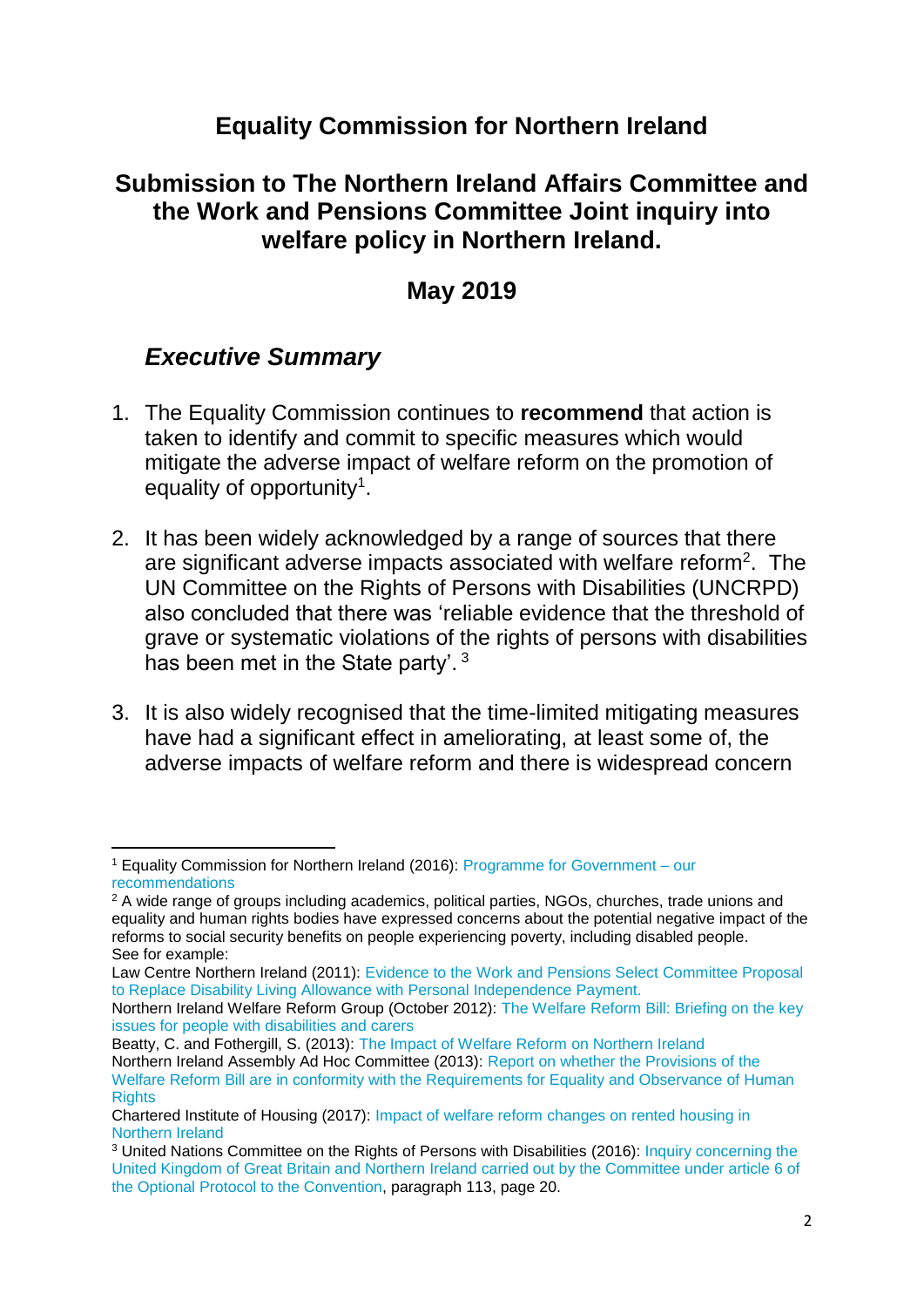that the expiry of the measures will lead to deepening poverty and even homelessness for vulnerable groups<sup>4</sup>.

- 4. The UN Special Rapporteur on extreme poverty and human rights has stated that the end of the mitigation package in NI could have '*dire consequences for people living in poverty'.*<sup>5</sup>
- 5. The UNCRPD has recommended the extension of support packages to mitigate the negative impacts of social security reform in Northern Ireland in its 2017 concluding observations<sup>6</sup>. The Committee has also recommended a human rights-based cumulative impact assessment of the social security reforms since 2010<sup>7</sup>.
- 6. In addition, the Committee has also emphasised that the State Party ensure that social protection policies and programmes secure income levels for all persons with disabilities and their families by taking into account the additional costs relating to disability $8$ .
- 7. In our role as part of the Independent Mechanism for the United Kingdom, we are committed to promoting, protecting and monitoring the UN Convention on the Rights of Persons with Disabilities and have specifically committed in our current corporate plan to promote the CRPD Committee's concluding observations to the State Party<sup>9</sup>.
- 8. The Department for Communities' 'Review of Welfare Mitigation Schemes' concludes that the planned end of the welfare mitigation funding on 31 March 2020 is likely to significantly impact on people who have benefited from this financial support<sup>10</sup>.

<sup>6</sup> United Nations Committee on the Rights of Persons with Disabilities (2017): [Concluding](https://www.equalityni.org/ECNI/media/ECNI/Publications/Delivering%20Equality/CRPD-ConcludingObservationsAug17.pdf)  [observations on the initial report of the United Kingdom of Great Britain and Northern Ireland,](https://www.equalityni.org/ECNI/media/ECNI/Publications/Delivering%20Equality/CRPD-ConcludingObservationsAug17.pdf) paragraph 59 (d), page 14.

<sup>1</sup> <sup>4</sup> Advice NI, Housing Rights and the Law Centre NI (2018): [Welfare Reform: Mitigations on a Cliff](https://www.adviceni.net/sites/default/files/publications/welfare_reform_mitigations_on_a_cliff_edge_report.pdf)  **[Edge](https://www.adviceni.net/sites/default/files/publications/welfare_reform_mitigations_on_a_cliff_edge_report.pdf)** 

NI Housing Executive (2018): [Welfare Reform in Northern Ireland: A Scoping Report](https://www.nihe.gov.uk/getmedia/2b5db9a7-6fd8-420c-9265-da85a29d70b0/welfare-reform-ni-a-scoping-report.pdf.aspx?ext=.pdf) Northern Ireland Audit Office (2019): [Welfare Reforms in Northern Ireland](https://www.niauditoffice.gov.uk/sites/niao/files/media-files/Welfare%20Reform%20Report%202019.pdf) Department for Communities (2019): [Review of Welfare Mitigation Schemes](https://www.communities-ni.gov.uk/system/files/publications/communities/dfc-review-of-welfare-mitigation-schemes-2019.pdf)

<sup>5</sup> [Statement on Visit to the United Kingdom, by Professor Philip Alston, United Nations Special](https://www.ohchr.org/en/NewsEvents/Pages/DisplayNews.aspx?NewsID=23881&LangID=E)  [Rapporteur on extreme poverty and human rights November 2018](https://www.ohchr.org/en/NewsEvents/Pages/DisplayNews.aspx?NewsID=23881&LangID=E)

 $7$  United Nations Committee on the Rights of Persons with Disabilities (2016): Inquiry concerning the [UK carried out by the Committee under article 6 of the Optional Protocol to the Convention, Report of](http://daccess-ods.un.org/access.nsf/Get?Open&DS=CRPD/C/15/4&Lang=E)  [the Committee,](http://daccess-ods.un.org/access.nsf/Get?Open&DS=CRPD/C/15/4&Lang=E) paragraph 114(a), page 19.

<sup>&</sup>lt;sup>8</sup> CRPD Committee (2017): Concluding observations on the initial report of the United Kingdom of [Great Britain and Northern Ireland,](https://www.equalityni.org/ECNI/media/ECNI/Publications/Delivering%20Equality/CRPD-ConcludingObservationsAug17.pdf) paragraphs 59 a) and d), pages 13-14.

<sup>9</sup> Equality Commission for Northern Ireland (2018): [Draft Corporate Plan 2019-2022](https://www.equalityni.org/ECNI/media/ECNI/Publications/Corporate/Misc/CorporatePlan2019-22ConsultativeDraft.pdf)

<sup>10</sup> Department for Communities (2019): [Review of Welfare Mitigation Schemes,](https://www.communities-ni.gov.uk/system/files/publications/communities/dfc-review-of-welfare-mitigation-schemes-2019.pdf) Chapter 10 – Assessment of the Impact, pages 36 to 39.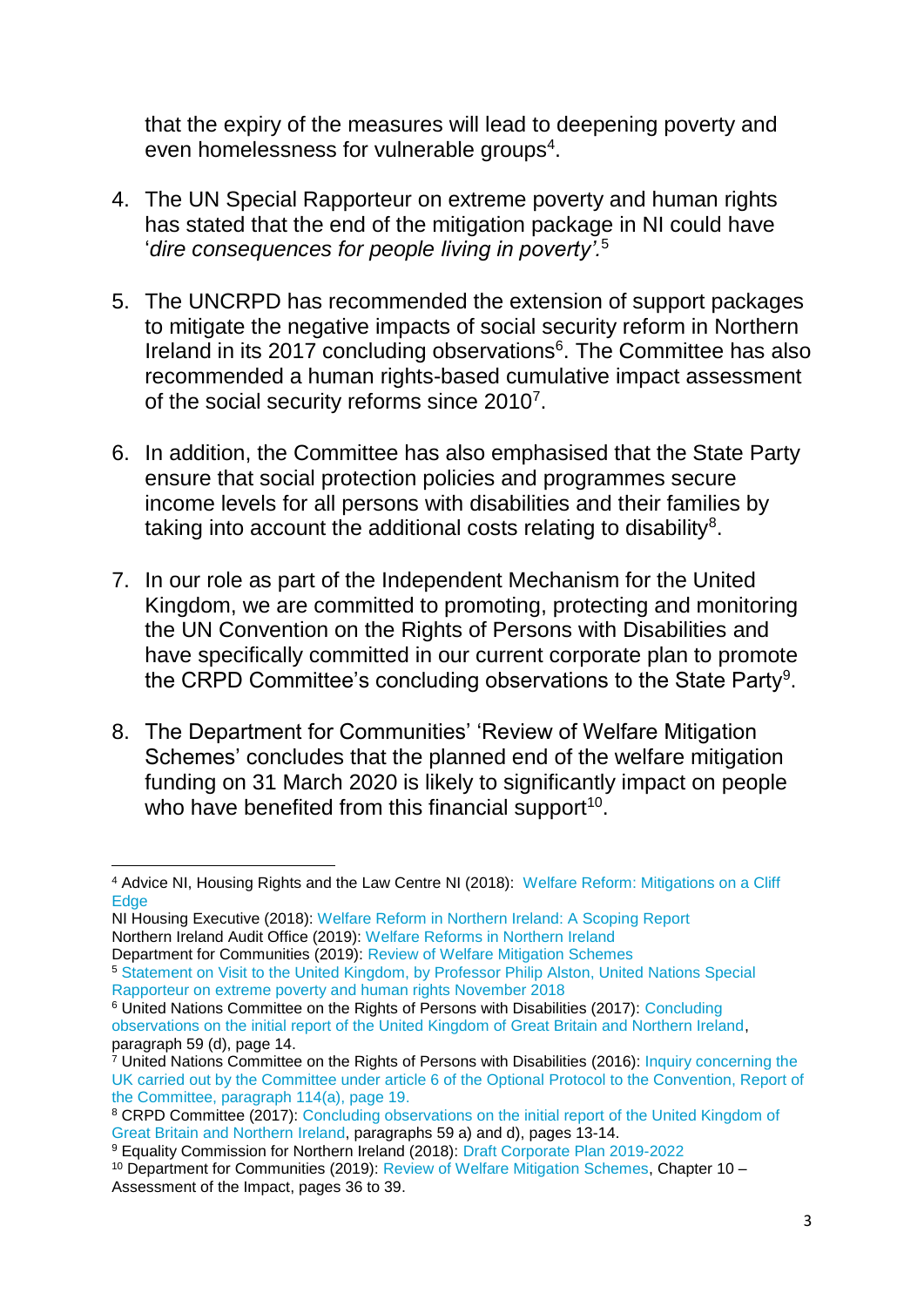- 9. A number of adverse impacts associated with the introduction of Universal Credit have been identified by stakeholders including, in particular, the five-week waiting period<sup>11</sup>.
- 10.The Northern Ireland Housing Executive (NIHE) has estimated that 33,000 social sector tenants - 30% of Housing Executive tenants and 25% of housing associations tenants in receipt of Housing Benefit will be impacted by the changes to the Social Sector Size Criteria<sup>12</sup>.
- 11.The Commission **recommends** that government and the Department for Communities take into account both the recommendations made by the UN-CRPD and the emerging evidence with respect to the impact of Universal Credit and the Social Sector Size Criteria, in considering the design of a further welfare mitigations programme.
- 12.The Commission also **recommends** that government takes into account the obligation on the State Party to prevent retrogression of rights articulated by the United Nations Committee on Economic, Social and Cultural Rights:

'*Any deliberate retrogressive measures … would require the most careful consideration and would need to be fully justified by reference to the totality of the rights provided for in the Covenant and in the context of the full use of the maximum available resources'<sup>13</sup> .*

- 13.The Commission is aware that some elements of the changes to the social security system have had a significant adverse impact on disabled people and **recommends** that government closely monitors the impact of welfare changes on disabled people.
- 14.Finally, the Commission **recommends** that government departments must ensure proportionate equality assessment of any policy

 $\overline{\phantom{a}}$ 

<sup>12</sup> NI Housing Executive (2018): [Welfare Reform in Northern Ireland: A Scoping Report,](https://www.nihe.gov.uk/getmedia/2b5db9a7-6fd8-420c-9265-da85a29d70b0/welfare-reform-ni-a-scoping-report.pdf.aspx?ext=.pdf) page 9. <sup>13</sup> United Nations Committee on Economic, Social and Cultural Rights (1990): General Comment [No.3: The nature of States parties obligations](https://tbinternet.ohchr.org/_layouts/15/treatybodyexternal/Download.aspx?symbolno=INT%2fCESCR%2fGEC%2f4758&Lang=en), paragraph 9.

<sup>11</sup> See for example:

House of Commons Committee of Public Accounts, 'Universal Credit: Sixty-Fourth Report of Session 2017-2019' (HMSO, 17 October 2018).

[Statement on Visit to the United Kingdom, by Professor Philip Alston, United Nations Special](https://www.ohchr.org/EN/NewsEvents/Pages/DisplayNews.aspx?NewsID=23881&LangID=E)  [Rapporteur on extreme poverty and human rights November 2018](https://www.ohchr.org/EN/NewsEvents/Pages/DisplayNews.aspx?NewsID=23881&LangID=E)

Northern Ireland Council for Voluntary Action (2018): [Universal Credit Roundtable Discussion](https://www.nicva.org/article/nicva-universal-credit-roundtable-dicussion) Advice NI (November 2018): 'Proposals on Universal Credit (UC): How to make it better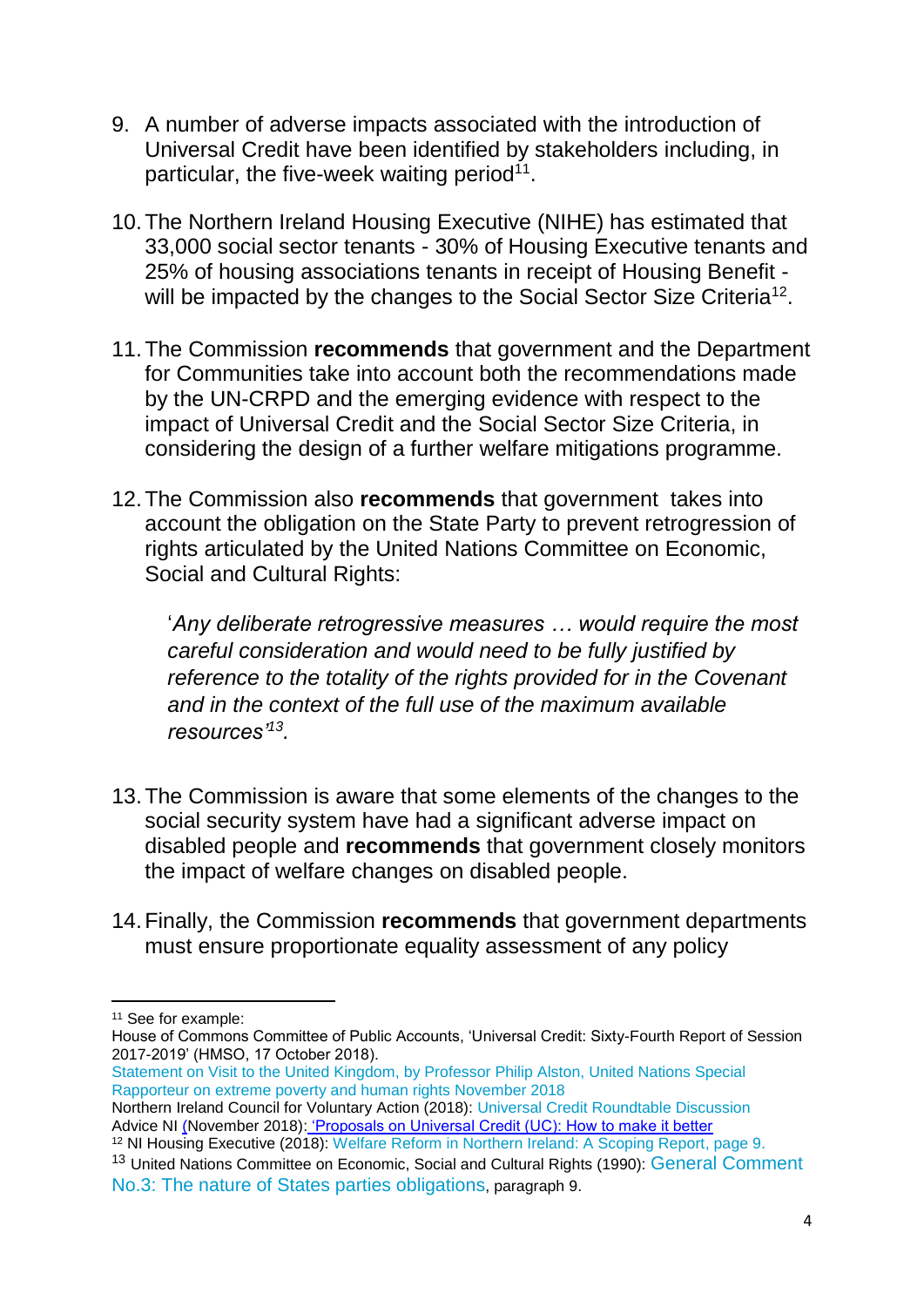decisions related to welfare reform, including mitigating measures, in line with relevant equality commitments.

## *Introduction*

- 15. The Equality Commission<sup>14</sup> is pleased to submit written evidence to the Northern Ireland Affairs Committee and Work and Pensions Committee Joint Inquiry into welfare policy in Northern Ireland.
- 16. There are a number of unique circumstances pertaining to Northern Ireland, which the Commission believes that the Inquiry should take into account.
- 17.These include, that according to the government's own figures, '*rates of long-term unemployment are more than twice those of the UK as a whole'<sup>15</sup>* Furthermore, the economic inactivity rate for the Northern Ireland (26.5%) is higher than that of the UK  $(20.8\%)$ <sup>16</sup>.
- 18.Moreover, Northern Ireland has a higher rate of disability, at 21%<sup>17</sup> than the United Kingdom as a whole (18%).<sup>18</sup> There are also higher rates of mental illness in Northern Ireland with a 25% overall higher prevalence than in England<sup>19</sup>. Likewise, the suicide rate in Northern Ireland is significantly higher than elsewhere in the UK, with an estimated 16.5 deaths by suicide per 100,000 population compared to 9.2 deaths per 100,000 population in England, 11.1 per 100,000 in Wales and 15 per 100,000 in Scotland.<sup>20</sup>
- 19.The Northern Ireland Housing Executive (NIHE) identify potential difficulties for around 33,000 existing social sector claimants if mitigation ends as scheduled, due to reduction in Housing Benefit or Universal Credit as a result of under-occupancy but that, because of

<sup>18</sup> Office for National Statistics (2013): [Table 4: Limiting long-term health problem or disability](https://www.ons.gov.uk/peoplepopulationandcommunity/populationandmigration/populationestimates/bulletins/keystatisticsandquickstatisticsforlocalauthoritiesintheunitedkingdom/2013-10-11#health) <sup>19</sup> Friedli, L & Parsonage, M (2007): [Mental Health Promotion: Building an Economic Case](http://www.chex.org.uk/media/resources/mental_health/Mental%20Health%20Promotion%20-%20Building%20an%20Economic%20Case.pdf)

**<sup>.</sup>** <sup>14</sup> See Annex 1 for details of the Commission's remit.

<sup>15</sup> [Statement on Visit to the United Kingdom, by Professor Philip Alston, United Nations Special](https://www.ohchr.org/en/NewsEvents/Pages/DisplayNews.aspx?NewsID=23881&LangID=E)  [Rapporteur on extreme poverty and human rights November 2018;](https://www.ohchr.org/en/NewsEvents/Pages/DisplayNews.aspx?NewsID=23881&LangID=E) According to the latest [Northern](https://www.nisra.gov.uk/system/files/statistics/labour-market-report-may-2019.PDF)  [Ireland Labour Market Report](https://www.nisra.gov.uk/system/files/statistics/labour-market-report-may-2019.PDF) (May 2019), the percentage of unemployed in Northern Ireland who have been unemployed for 1 year or more (long-term) was 49.0%, which was considerably higher than the UK average rate (26.8%) (page 10).

<sup>16</sup> NI Statistics & Research Agency (May 2019): [Northern Ireland Labour Market Report,](https://www.nisra.gov.uk/system/files/statistics/labour-market-report-may-2019.PDF) page 19.

<sup>17</sup> NI Statistics & Research Agency (2012): [Census 2011: Key Statistics for Northern Ireland,](https://www.nisra.gov.uk/sites/nisra.gov.uk/files/publications/2011-census-results-key-statistics-statistics-bulletin-11-december-2012.pdf) page 4.

<sup>&</sup>lt;sup>20</sup> The National Confidential Inquiry into Suicide and Homicide by people with Mental Illness (2018) [Annual Report: England, Northern Ireland, Scotland and Wales,](http://documents.manchester.ac.uk/display.aspx?DocID=38469) University of Manchester, Figure 1, page 18.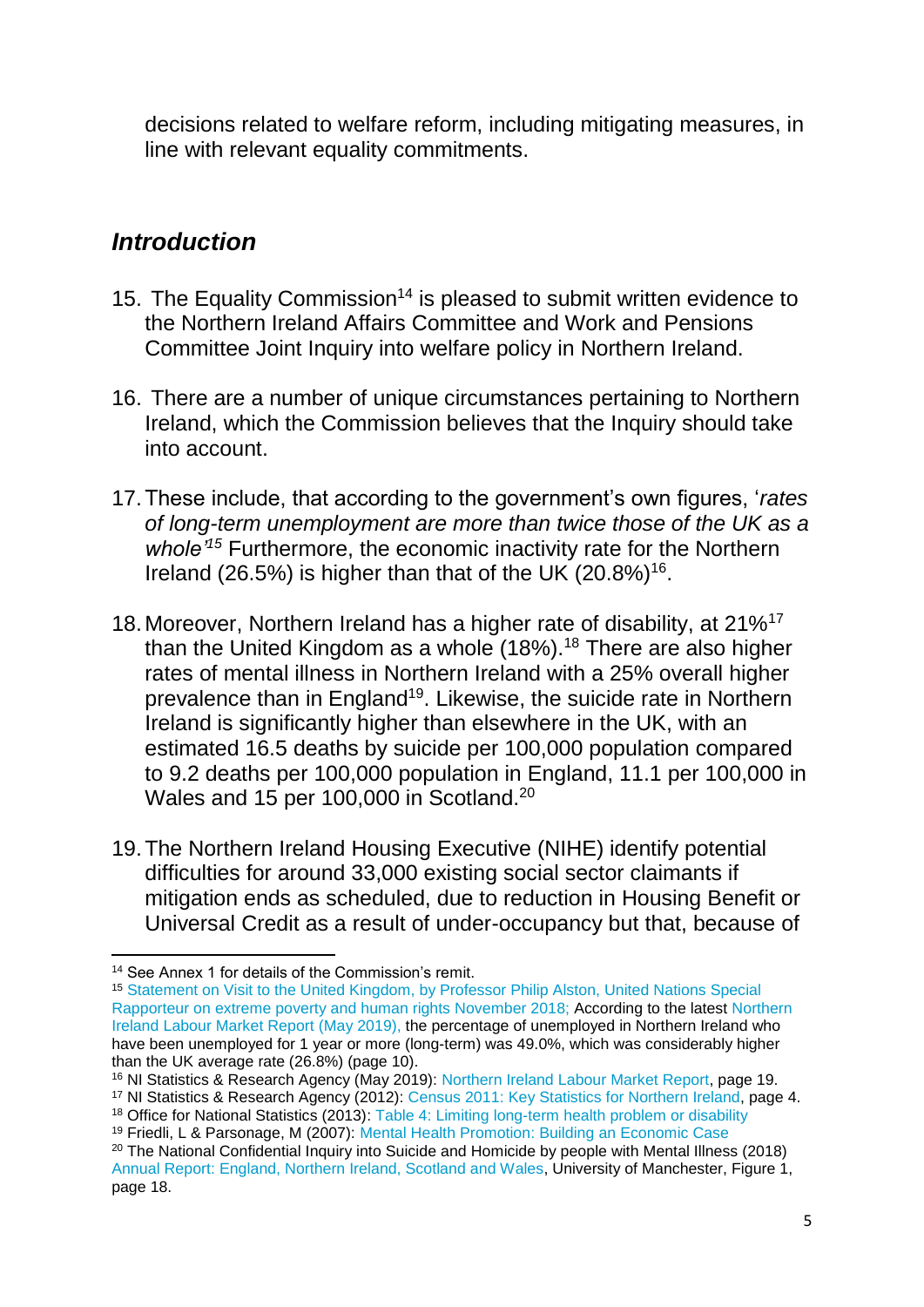a lack of available smaller dwellings within Northern Ireland's social housing stock, many tenants would be unable to move to a property with fewer bedrooms<sup>21</sup>.

- 20.The Commission continues to reiterate its view that action should be taken to:
	- protect the most vulnerable from the adverse impact of welfare reform, particularly mindful of the impact on people with disabilities and women, and the barriers experienced by minority ethnic communities (including asylum seekers and refugees)
	- identify/commit to specific measures which will mitigate the adverse impact of welfare reform, or any alternate policies which might better achieve the promotion of equality of opportunity<sup>22</sup>.
- 21.The sections below address the following questions included in the Inquiry's Terms of Reference:
	- What would be the likely effects of the mitigation package coming to an end in 2020?
	- What, if anything, should replace the mitigation package from 2020?
	- How well is Universal Credit working in Northern Ireland?
	- Are there issues with Universal Credit that are specific to Northern Ireland compared to the rest of the UK?
	- Do social housing tenants in Northern Ireland regularly face rent arrears?

# *The likely effects of the mitigation ending in 2020*

22.The Department of Communities Report 'Review of Welfare Mitigation Schemes' concludes that the planned end of the welfare mitigation funding on 31 March 2020 is likely to present significant

 $\overline{a}$ <sup>21</sup> NI Housing Executive (2018): [Welfare Reform in Northern Ireland: A Scoping Report,](https://www.nihe.gov.uk/getmedia/2b5db9a7-6fd8-420c-9265-da85a29d70b0/welfare-reform-ni-a-scoping-report.pdf.aspx?ext=.pdf) page 9. <sup>22</sup> Equality Commission for Northern Ireland (2016): [Programme for Government –](https://www.equalityni.org/Delivering-Equality/Addressing-inequality/Welfare-Reform/Policy-responses) our

[recommendations](https://www.equalityni.org/Delivering-Equality/Addressing-inequality/Welfare-Reform/Policy-responses)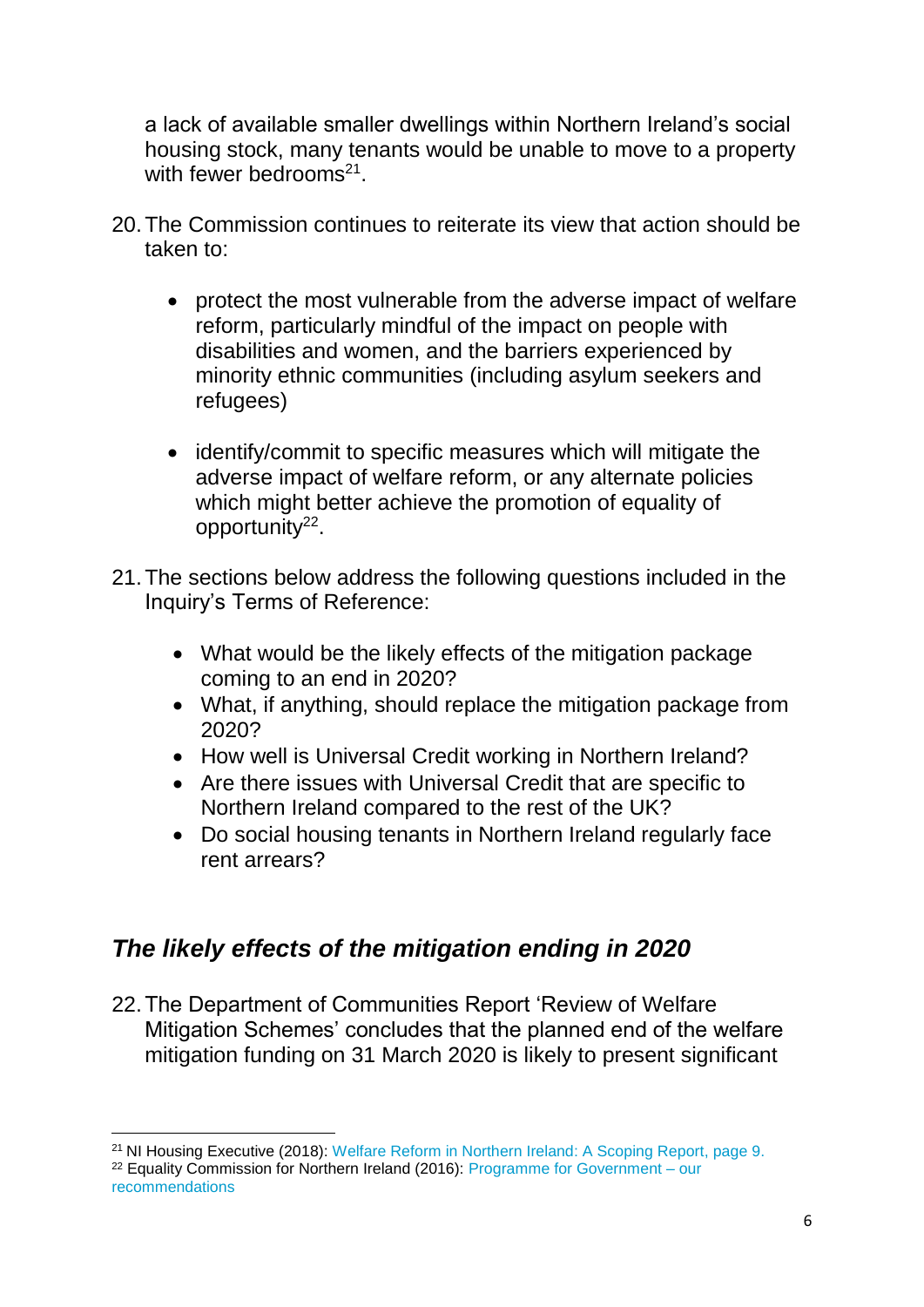issues to people who may have benefited from this financial support<sup>23</sup>.

- 23.The [Northern Ireland Audit Office h](https://www.niauditoffice.gov.uk/sites/niao/files/media-files/Welfare%20Reform%20Report%202019.pdf)as reported that '*Northern Ireland has been insulated from the full impact of welfare reforms by the availability of mitigation schemes and local flexibilities;'* and that: "*When the mitigation schemes end, there is a risk that we will see the same hardship and increase in the demand for food banks, reported elsewhere in the UK*." <sup>24</sup>
- 24.Following on from his visit to NI, the UN Special Rapporteur on extreme poverty and human rights stated that the end of the mitigation package in NI could have '*dire consequences for people living in poverty. According to the government, rates of long-term unemployment are more than twice those of the UK as a whole'*<sup>25</sup> .
- 25.Advice NI have warned that: *"We are deeply fearful that when mitigation is lost by 34,000 households we will see mass evictions on an unimaginable scale. Some claimants have already lost their `bedroom tax' mitigation, and their housing arrears have quadrupled as a result."*<sup>26</sup>
- 26.All of the households that are currently protected from the benefit cap are families with children. Thousands of sick and disabled people as well as their carers are set to see their mitigation support end in March 2020 with up to 14,000 people who are worse off following reassessment from DLA to PIP set to lose support of up to £19.1m.<sup>27</sup> The Department for Communities' own figures show that 44% of DLA claimants moving to PIP either were awarded decreased amounts (19%) or received no award (25%). $28$
- 27.If mitigation and supplementary welfare payments end as scheduled, tenants in Northern Ireland collectively stand to lose over £21 million in benefits each year<sup>29</sup>.

**<sup>.</sup>** <sup>23</sup> Department for Communities (2019): [Review of Welfare Mitigation Schemes,](https://www.communities-ni.gov.uk/system/files/publications/communities/dfc-review-of-welfare-mitigation-schemes-2019.pdf) Chapter 10 – Assessment of the Impact, pages 36 to 39.

<sup>24</sup> Northern Ireland Audit Office (2019): [Welfare Reforms in Northern Ireland](https://www.niauditoffice.gov.uk/sites/niao/files/media-files/Welfare%20Reform%20Report%202019.pdf)

<sup>&</sup>lt;sup>25</sup> Statement on Visit to the United Kingdom, by Professor Philip Alston, United Nations Special [Rapporteur on extreme poverty and human rights November 2018](https://www.ohchr.org/en/NewsEvents/Pages/DisplayNews.aspx?NewsID=23881&LangID=E)

<sup>26</sup> Advice NI: [Eviction Crisis Looms Over Welfare Reform Mitigation 'Cliff Edge'](https://www.adviceni.net/blog/eviction-crisis-looms-over-welfare-reform-mitigation-cliff-edge)

<sup>27</sup> Advice NI: [Eviction Crisis Looms Over Welfare Reform Mitigation 'Cliff Edge'](https://www.adviceni.net/blog/eviction-crisis-looms-over-welfare-reform-mitigation-cliff-edge)

<sup>&</sup>lt;sup>28</sup> Department for Communities (2019): [Review of Welfare Mitigation Schemes,](https://www.communities-ni.gov.uk/system/files/publications/communities/dfc-review-of-welfare-mitigation-schemes-2019.pdf) Table 3(a), page 18.

<sup>29</sup> Northern Ireland Housing Executive (2018): [Welfare Reform Northern Ireland: A Scoping Report,](https://www.nihe.gov.uk/getmedia/2b5db9a7-6fd8-420c-9265-da85a29d70b0/welfare-reform-ni-a-scoping-report.pdf.aspx?ext=.pdf) page 9.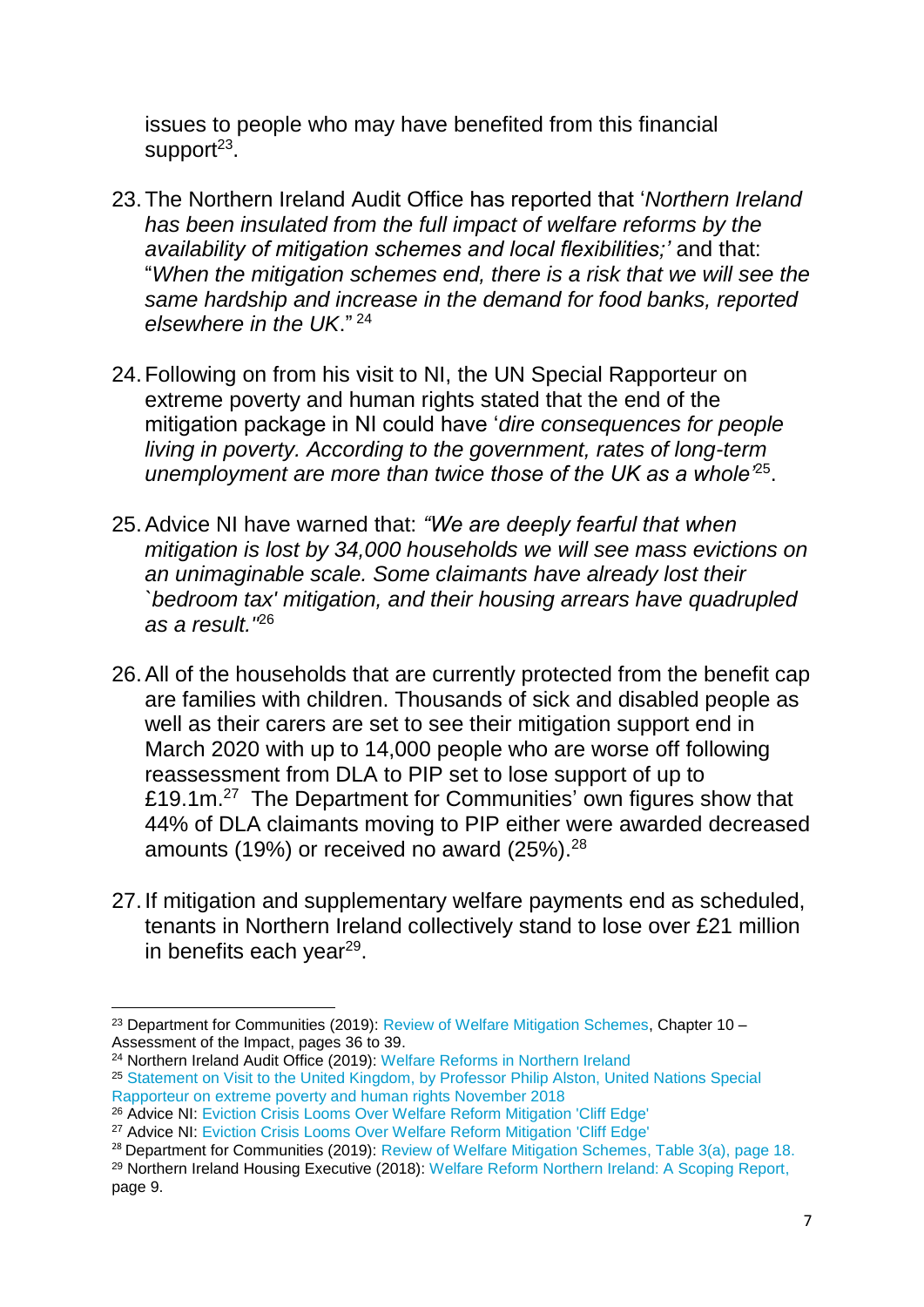- 28.There are widespread concerns about the implications of this for some of the most vulnerable in society<sup>30</sup>. The Northern Ireland Housing Executive (NIHE) (2018) have highlighted the potential for a significant housing crisis due to the lack of available housing stock to enable tenants to change house so that many tenants would be unable to move to a property with fewer bedrooms – even if they are willing to do so $31$ .
- 29.The NIHE have pointed out that 'the majority of both its own dwellings (88%; approximately 75,300 units) and self-contained housing association stock (68%; around 27,000 dwellings) have two or more bedrooms; this means that less than one fifth (18%) of the entire self-contained social stock has only one bedroom. However, single (working age) applicants consistently account for almost half (45%) of the waiting list and a similar proportion of allocations each year. There is, therefore, a mismatch between the type of stock available and that likely to be required by housing applicants and associated concern about this mismatch with the type of dwellings required to meet Social Sector Size Criteria rules'.
- 30.Furthermore, the NIHE warns that 'even if an ample supply of suitably-sized dwellings were available the time that would be required to facilitate tenants moving to new properties is too lengthy completed before mitigation ends in March 2020'<sup>32</sup>.
- 31.The Chartered Institute for Housing have reported (2017) that there is a risk that large numbers of social sector tenants impacted by the social sector size criteria unable to pay their rent, falling into arrears and facing eviction<sup>33</sup>.

 $\overline{a}$ 

<sup>&</sup>lt;sup>30</sup> Northern Ireland Housing Executive (2018): Welfare Reform in Northern Ireland: A Scoping [Report.](https://www.nihe.gov.uk/getmedia/2b5db9a7-6fd8-420c-9265-da85a29d70b0/welfare-reform-ni-a-scoping-report.pdf.aspx?ext=.pdf); NI Audit Office (2019): [Welfare Reform in Northern Ireland;](https://www.niauditoffice.gov.uk/sites/niao/files/media-files/Welfare%20Reform%20Report%202019.pdf) Advice NI (2019): [Welfare Reform](https://www.adviceni.net/blog/welfare-reform-mitigations-less-1-year-cliff-edge)  mitigations – [less than one year to the cliff edge](https://www.adviceni.net/blog/welfare-reform-mitigations-less-1-year-cliff-edge)

<sup>&</sup>lt;sup>31</sup> Northern Ireland Housing Executive (2018): [Welfare Reform NI -](https://www.nihe.gov.uk/getmedia/2b5db9a7-6fd8-420c-9265-da85a29d70b0/welfare-reform-ni-a-scoping-report.pdf.aspx?ext=.pdf) A Scoping Report, page 9

<sup>32</sup> Northern Ireland Housing Executive (2018): Welfare Reform [Northern Ireland: A Scoping Report,](https://www.nihe.gov.uk/getmedia/2b5db9a7-6fd8-420c-9265-da85a29d70b0/welfare-reform-ni-a-scoping-report.pdf.aspx?ext=.pdf) page 43.

<sup>33</sup> Chartered Institute of Housing (2017): Impact of welfare reform changes on rented housing in [Northern Ireland,](http://www.cih.org/resources/PDF/NI%20policy%20docs/Impact%20of%20welfare%20changes%20on%20rented%20housing%20NI.pdf) page 18; See also: Advice NI (2019): [Welfare Reform mitigations –](https://www.adviceni.net/blog/welfare-reform-mitigations-less-1-year-cliff-edge) less than one [year to the cliff edge](https://www.adviceni.net/blog/welfare-reform-mitigations-less-1-year-cliff-edge)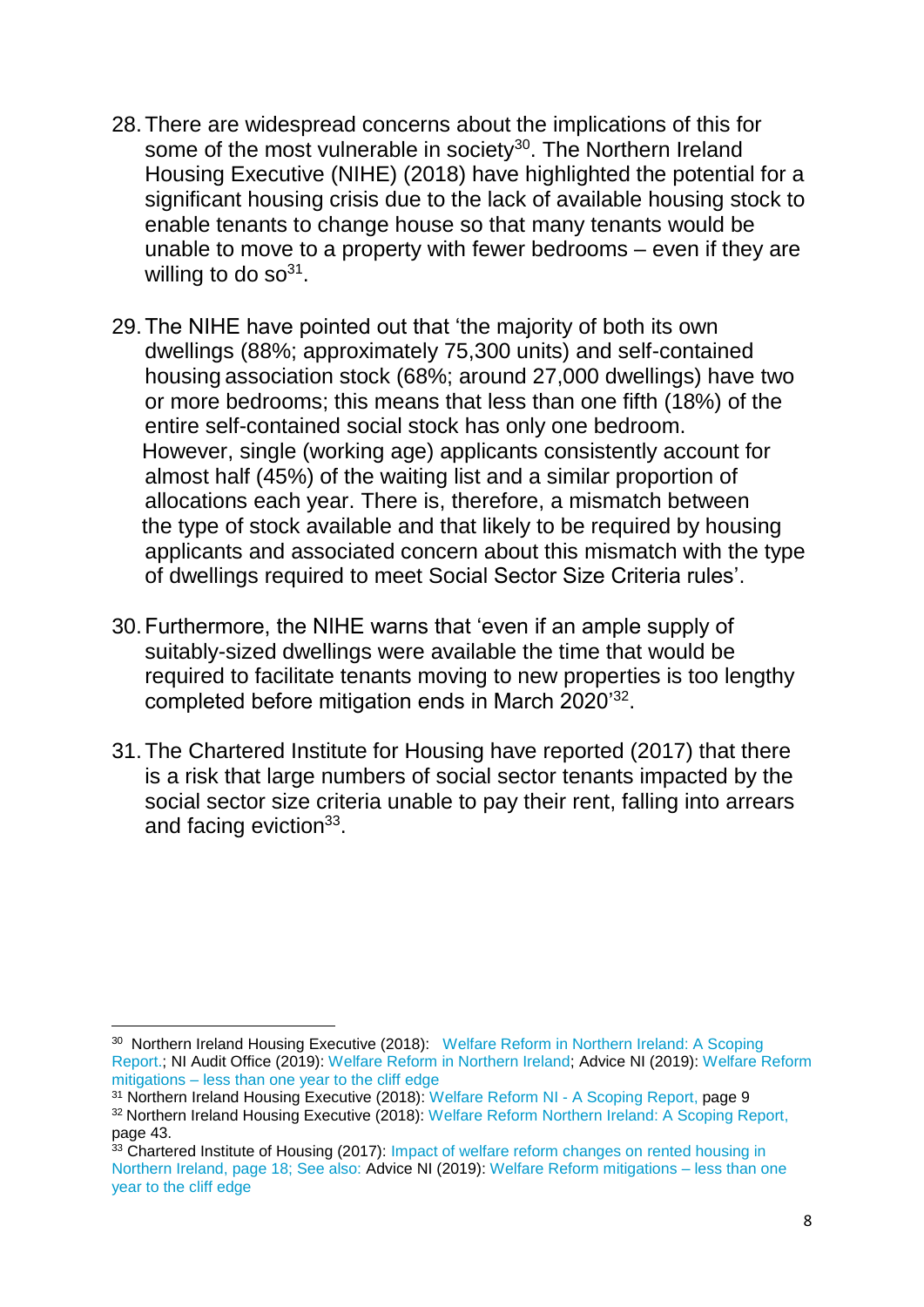## **UNCRPD Inquiry and Concluding Observations**

- 32.In 2015 the UN-CRPD carried out an inquiry under article 6 of the Optional Protocol to the United Nations Convention on the Rights of Persons with Disabilities<sup>34</sup>  $35$  into allegations of 'grave and serious violations' of Convention Rights relating to adequate standard of living and social protection, independent living and employment<sup>36</sup>.
- 33. The Inquiry<sup>37</sup> found that disabled people have been disproportionately affected by social security reforms and that the above-mentioned rights had been violated, resulting in a struggle for many disabled people to maintain an adequate standard of living.<sup>38</sup>
- 34.The UN-CRPD recommended (2016) that the UK Government ensure *'any intended measure of the welfare reform is rightsbased…and does not disproportionately and/or adversely affect the rights of persons with disabilities'* and recommended a human rightsbased cumulative impact assessment of the social security reforms since 2010.<sup>39</sup>
- 35.The Committee's subsequent concluding observations on the first UK State Party Report include recommendations that the State Party:
	- 'introduce, adopt and implement legislative frameworks to ensure that social protection policies and programmes across the State party secure income levels for all persons with disabilities and their families by taking into account the additional costs relating to disability'.

<sup>1</sup> <sup>34</sup> This related to concerns regarding the adverse impact on persons with disabilities of the implementation of a process of reforms of legislation and policies by the UK State party.

<sup>&</sup>lt;sup>35</sup> ECNI assisted in the Northern Ireland leg of the Inquiry, in our capacity as part of the Independent Monitoring Mechanism for Northern Ireland – see: UKIM (2016): [Key concerns of the UK Independent](http://www.equalityni.org/ECNI/media/ECNI/Publications/Delivering%20Equality/UNCRPD-UKIM_KeyConcerns.pdf)  [Mechanism following the release of the CRPD Committee's inquiry into the UK](http://www.equalityni.org/ECNI/media/ECNI/Publications/Delivering%20Equality/UNCRPD-UKIM_KeyConcerns.pdf) 

<sup>36</sup> The Committee's representatives met with a range of stakeholders in Belfast on 20/21 Oct including the Chief Executive of the Social Security Agency, disabled people & their organisations, academics, politicians and representatives of the Independent Mechanism to hear evidence.

<sup>&</sup>lt;sup>37</sup> CRPD Committee (2016): [Inquiry concerning the UK carried out by the Committee under article 6 of](http://daccess-ods.un.org/access.nsf/Get?Open&DS=CRPD/C/15/4&Lang=E) [the Optional Protocol to the Convention, Report of the Committee,](http://daccess-ods.un.org/access.nsf/Get?Open&DS=CRPD/C/15/4&Lang=E) paragraph 114 (b), page 19.

<sup>38 &</sup>quot;The committee is deeply concerned that the State Party still considers itself as a champion of human rights, the lack of demonstration of the commitments following the ratification of the convention and the following inconsistency with the State Party on disability policies". See: Committee on the Rights of Persons with Disabilities (13 September 2017): [Summary Record of 349th meeting,](https://tbinternet.ohchr.org/_layouts/treatybodyexternal/Download.aspx?symbolno=CRPD%2fC%2fSR.349&Lang=en) CRPD/C/SR/349, paragraph 85, page 13.

<sup>39</sup> CRPD Committee (2016): [Inquiry concerning the UK carried out by the Committee under article 6 of](http://daccess-ods.un.org/access.nsf/Get?Open&DS=CRPD/C/15/4&Lang=E)  [the Optional Protocol to the Convention, Report of the Committee,](http://daccess-ods.un.org/access.nsf/Get?Open&DS=CRPD/C/15/4&Lang=E) page 21.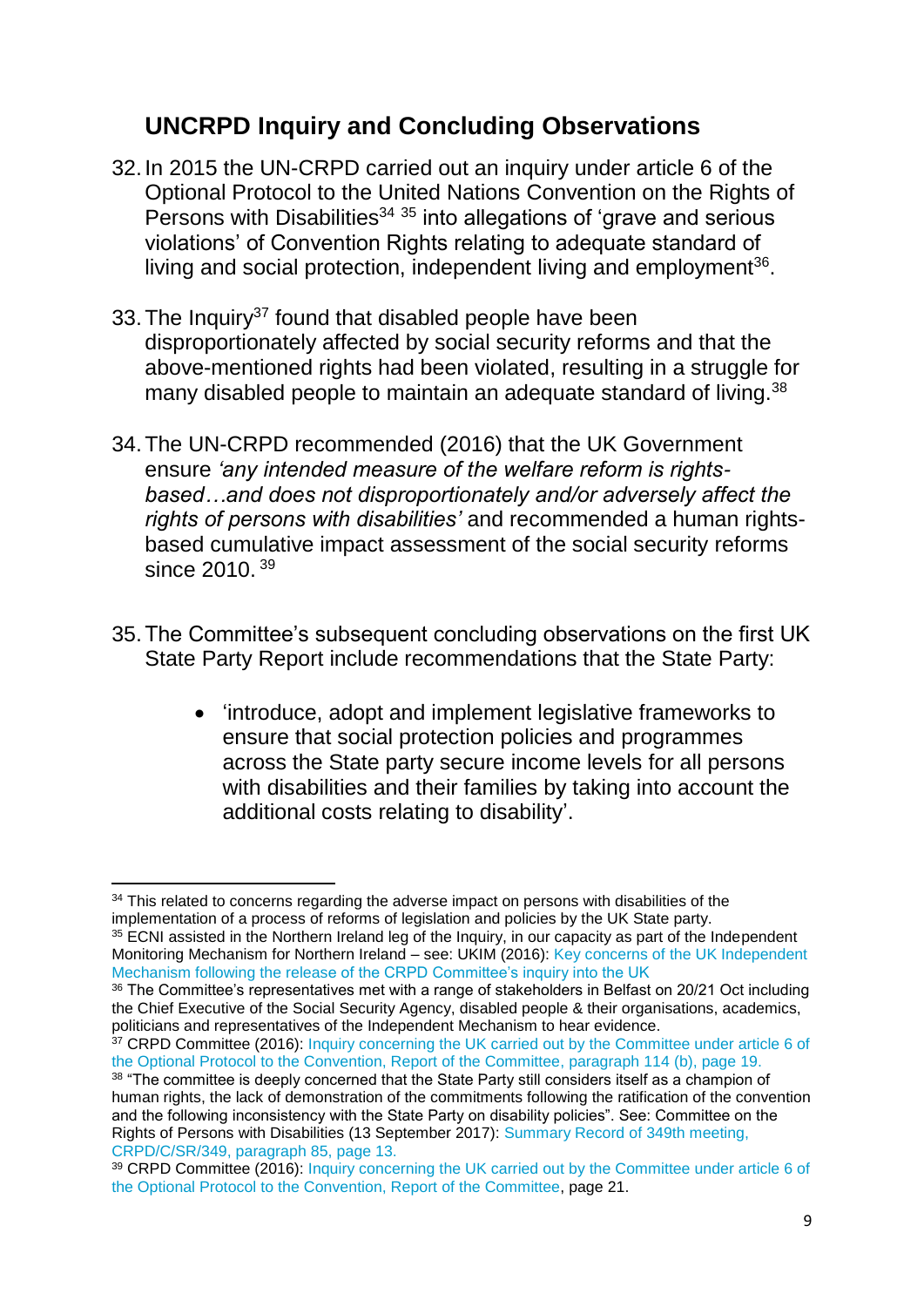'extend support packages to mitigate the adverse impacts of social security reform in Northern Ireland'. <sup>40</sup>

#### *What, if anything, should replace mitigation?*

- 36.**The Commission recommends that government and the Department for Communities now consider the recommendations of the UN Committee of the Rights of Persons with Disabilities<sup>41</sup>, in relation to mitigating the impact of welfare reform on disabled people, in the design of a revised mitigation package.**
- 37. The Welfare Reform Mitigation Working Group established by the NI Executive in December 2015 did not have the opportunity to consider the recommendations of the UNCRPD Committee with respect to the impact of Welfare Reform on Disabled People<sup>42</sup>.
- 38.The Commission has expressed a view that the introduction of Welfare Reform in Northern Ireland had the potential to impact on some of the most vulnerable members of our society $43$ .
- 39.The Commission has made it clear that there is a need for urgent action to address poverty and social exclusion experienced by a range of equality groups. Whilst socio-economic disadvantage is not a specific ground under equality legislation, the barriers and inequalities experienced by equality groups can be exacerbated by poverty and social inclusion<sup>44</sup>.

1

<sup>40</sup> CRPD Committee (2017): [Concluding observations on the initial report of the United Kingdom of](https://www.equalityni.org/ECNI/media/ECNI/Publications/Delivering%20Equality/CRPD-ConcludingObservationsAug17.pdf)  [Great Britain and Northern Ireland,](https://www.equalityni.org/ECNI/media/ECNI/Publications/Delivering%20Equality/CRPD-ConcludingObservationsAug17.pdf) paragraphs 59 a) and d), pages 13-14. The Committee's rapporteur for the UK State Party Report, Mr Stig Langvad, noted the government's *"lack of recognition of the findings and recommendations of the Inquiry"* which found *'grave and systematic violations of disabled people's human rights'*. See Committee on the Rights of Persons with Disabilities (13 September 2017): [Summary Record of 349th meeting,](https://tbinternet.ohchr.org/_layouts/treatybodyexternal/Download.aspx?symbolno=CRPD%2fC%2fSR.349&Lang=en) CRPD/C/SR/349, paragraph 85, page 13.

<sup>41</sup> CRPD Committee (2016): [Inquiry concerning the UK carried out by the Committee under article 6 of](http://daccess-ods.un.org/access.nsf/Get?Open&DS=CRPD/C/15/4&Lang=E)  [the Optional Protocol to the Convention, Report of the Committee;](http://daccess-ods.un.org/access.nsf/Get?Open&DS=CRPD/C/15/4&Lang=E) CRPD Committee (2017): [Concluding observations on the initial report of the United Kingdom of Great Britain and Northern](https://www.equalityni.org/ECNI/media/ECNI/Publications/Delivering%20Equality/CRPD-ConcludingObservationsAug17.pdf)  [Ireland,](https://www.equalityni.org/ECNI/media/ECNI/Publications/Delivering%20Equality/CRPD-ConcludingObservationsAug17.pdf) paragraphs 59 a) and d), pages 13-14.

<sup>&</sup>lt;sup>42</sup> This is because both the Committee's Inquiry Report (October 2016) and the Concluding Observations of the UK State Party Report (August 2017) post-dated the issue of the Welfare Mitigations Working Group's report to the Executive (January 2016).

<sup>43</sup> Equality Commission for Northern Ireland (2018): [Welfare Reform](https://www.equalityni.org/WelfareReform)

<sup>44</sup> Equality Commission for Northern Ireland (2018): Submission to UN Special Rapporteur on [extreme poverty & human rights \(United Kingdom Country Visit\),](https://www.equalityni.org/ECNI/media/ECNI/Publications/Delivering%20Equality/UNSpecialRappPoverty-Sept2018.pdf) Page 1.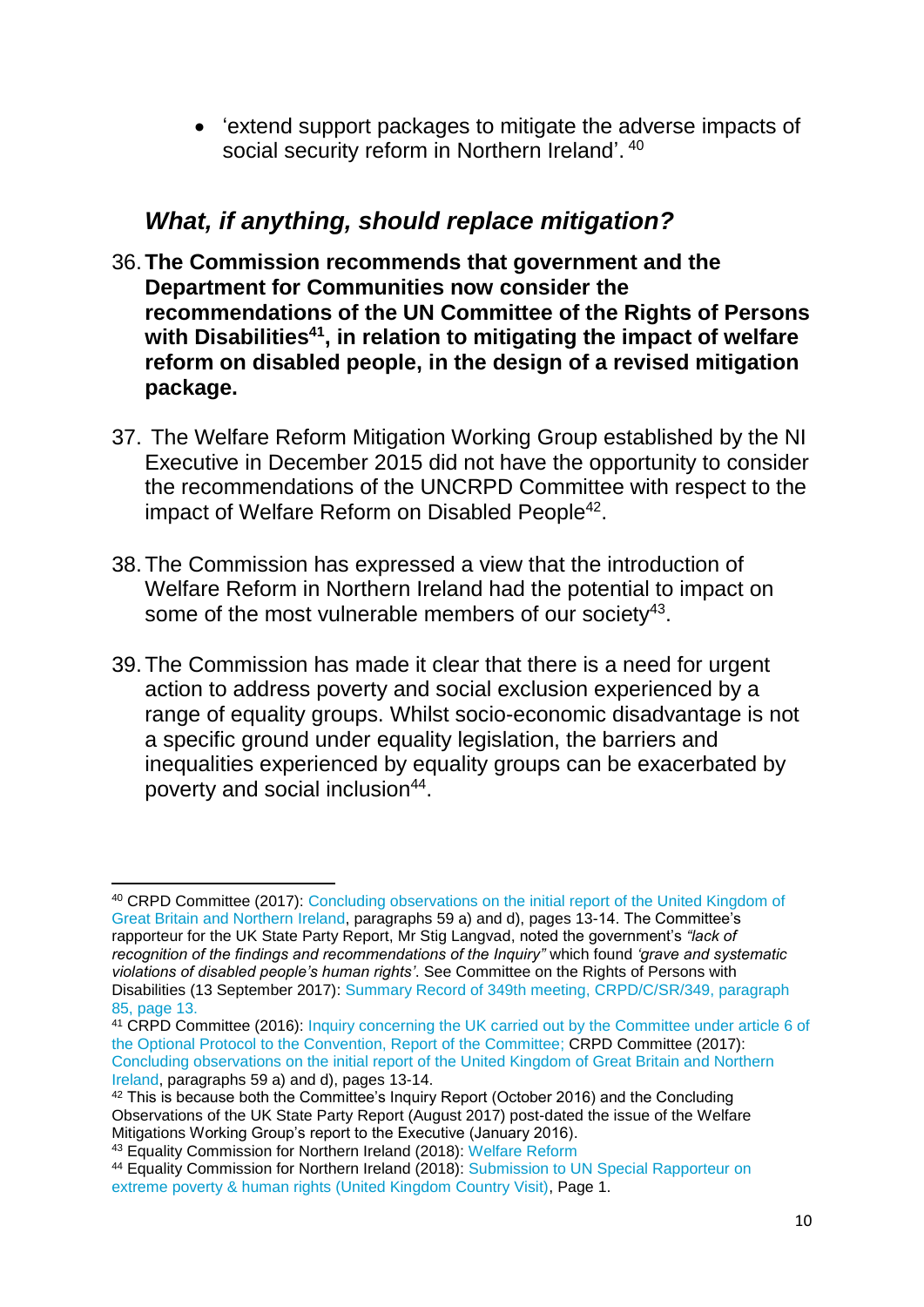- 40.The Commission continues to **recommend** that the Northern Ireland Executive protect the most vulnerable from any adverse impact of welfare reform, particularly mindful of the impact of people with disabilities, lone parents, women and the barriers experienced by minority ethnic communities<sup>45</sup>.
- 41.The Commission also **recommends** that the Executive identify and commit to specific measures which will mitigate the adverse impact of welfare reform on the promotion of equality of opportunity<sup>46</sup>.
- 42.The Commission is aware that some elements of the changes to the social security system have had a significant adverse impact on disabled people and **recommend** that the Executive closely monitor the impact of welfare changes on disabled people<sup>47</sup>.
- 43.The Commission welcomed the inclusion of a commitment, in the Programme for Government (PfG) for Northern Ireland, to financially protect individuals with a disability impacted by the welfare changes up to a period of 12 months $48$ . When establishing a long term implementation plan to mitigate the adverse impact of welfare reform we recommend that government are mindful of the outcomes of existing research into the introduction of changes in other UK regions<sup>49</sup>.
- 44.The Commission r**ecommends** that the Executive should ensure that the delivery plan for PfG Indicator 19<sup>50</sup> provides sufficient information to enable a judgement to be made about the extent to which the proposed holistic Social Inclusion Wraparound Service will meet any needs created as a result of the expiry of the welfare reform mitigation measures. The current draft delivery plan does not provide detail on how the Wraparound Service will work or the anticipated outcomes.

1

<sup>45</sup> Equality Commission for Northern Ireland (2013): [Programme for Government -](https://www.equalityni.org/Delivering-Equality/Addressing-inequality/Welfare-Reform/Policy-responses) our [recommendations](https://www.equalityni.org/Delivering-Equality/Addressing-inequality/Welfare-Reform/Policy-responses)

<sup>46</sup> Equality Commission for Northern Ireland (2018): [Welfare Reform](https://www.equalityni.org/WelfareReform)

<sup>47</sup> Equality Commission for Northern Ireland (2018): [Welfare Reform](https://www.equalityni.org/WelfareReform)

<sup>48</sup> This refers to the mitigations agreed following recommendations made by the Welfare Reform Mitigations Working Group to the Northern Ireland Executive. See: [Welfare Reform Mitigations](https://www.executiveoffice-ni.gov.uk/sites/default/files/publications/ofmdfm/welfare-reform-mitigations-working-group-report.pdf)  [Working Group Report -](https://www.executiveoffice-ni.gov.uk/sites/default/files/publications/ofmdfm/welfare-reform-mitigations-working-group-report.pdf) January 2016

<sup>49</sup> For example: The Public Accounts Committee (2018) has identified that this five week wait contributes to causing 'unacceptable hardship' for UC claimants.

See, House of Commons Committee of Public Accounts, ['Universal Credit: Sixty-Fourth Report of](https://publications.parliament.uk/pa/cm201719/cmselect/cmpubacc/1183/1183.pdf)  [Session 2017-2019,](https://publications.parliament.uk/pa/cm201719/cmselect/cmpubacc/1183/1183.pdf) page 5.

<sup>&</sup>lt;sup>50</sup> Equality Commission for Northern Ireland (2017): Response to the proposed Delivery Plan for [Programme for Government Indicators 19 and 28](http://www.equalityni.org/ECNI/media/ECNI/Consultation%20Responses/2017/PfG-DeliveryPlan-19-28-PovertySelfEfficacy.pdf) (% population living in absolute and relative poverty (before housing costs); self-efficacy), paragraph p, page 4.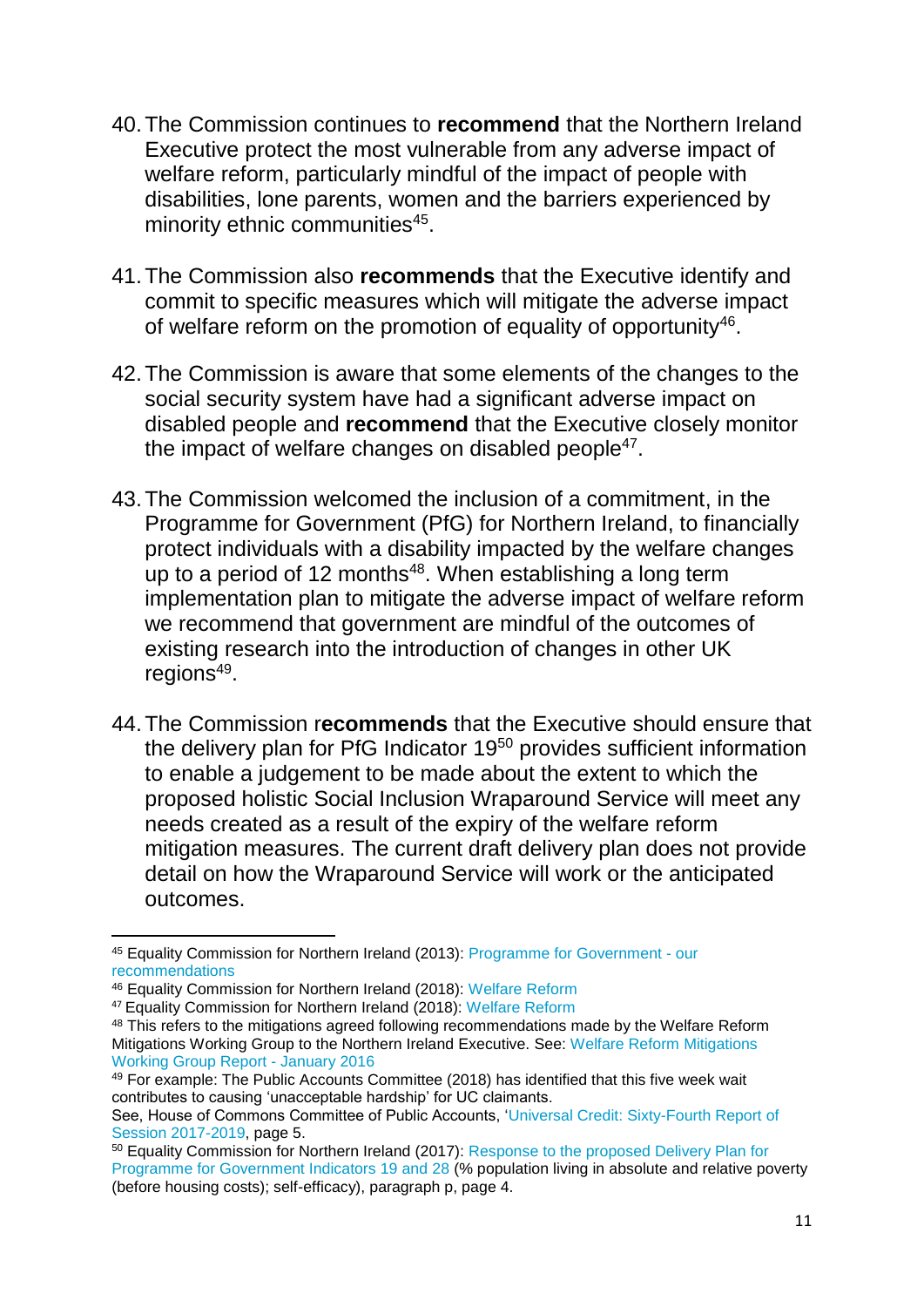- 45.In particular, the Commission **recommends** that the actions of the government and the Department for Communities, with regard to mitigation, should be informed by the eleven recommendations identified by the UN Committee on the Rights of Persons with Disabilities following their Inquiry into the cumulative impact of welfare reform on persons with disabilities in the UK $51$ .
- 46.In November 2018, three advice sector organisations published a paper *Welfare Reform – Mitigations on a Cliff Edge*<sup>52</sup> *,* which set out three post-2020 options for consideration<sup>53</sup>.
- 47.At the conference launch of the paper, representatives of the Democratic Unionist Party, Sinn Féin, the Ulster Unionist Party, the Social Democratic and Labour Party, and the Alliance Party agreed that the existing package of measures should continue<sup>54</sup>.
- 48.The Department for Communities (DfC) own review of the mitigation schemes identifies 'strong evidence' to support continued mitigation of the Social Sector Size Criteria and that: '*it has been estimated that the mitigation scheme that would benefit the greatest number of claimants, were it to continue is for the Benefit Cap."*<sup>55</sup> It is important to emphasise that, in the absence of an Executive to bring forward new legislation, DfC only recognises the potential to extend mitigations in these two areas only.

1

<sup>51</sup> UNCRPD (2016): [Report of the Inquiry Concerning the United Kingdom of Great Britain and](http://www.ohchr.org/EN/HRBodies/CRPD/Pages/InquiryProcedure.aspx)  [Northern Ireland carried out by the Committee under article 6 of the Optional Protocol to the](http://www.ohchr.org/EN/HRBodies/CRPD/Pages/InquiryProcedure.aspx)  [Convention.](http://www.ohchr.org/EN/HRBodies/CRPD/Pages/InquiryProcedure.aspx)

<sup>52</sup> Advice NI, Housing Rights and the Law Centre NI (2018): [Welfare Reform: Mitigations on a Cliff](https://www.adviceni.net/sites/default/files/publications/welfare_reform_mitigations_on_a_cliff_edge_report.pdf)  **[Edge](https://www.adviceni.net/sites/default/files/publications/welfare_reform_mitigations_on_a_cliff_edge_report.pdf)** 

<sup>&</sup>lt;sup>53</sup> The report indicated a preference for option 3 which involves the continuance of and re-profiling of the mitigations package. This re-profiled mitigation package option would retain a number of the current mitigations while re-profiling the substantial underspend in the mitigations budget to provide protections for evolving welfare reforms. The re-profiled mitigations package would include investment in order to the mitigate hardship associated with emerging issues which fall under four priority areas: Priority 1: Universal Credit; Priority 2: Housing; Priority 3: Children and families; Priority 4: Advice support.

<sup>54</sup> NICVA: [Welfare Reform Mitigations: Less than one year to go to the cliff edge](https://www.nicva.org/article/welfare-reform-mitigations-less-than-1-year-to-cliffedge)

<sup>55</sup> Department for Communities (2019): [Review of Welfare Mitigation Schemes](https://www.communities-ni.gov.uk/system/files/publications/communities/dfc-review-of-welfare-mitigation-schemes-2019.pdf)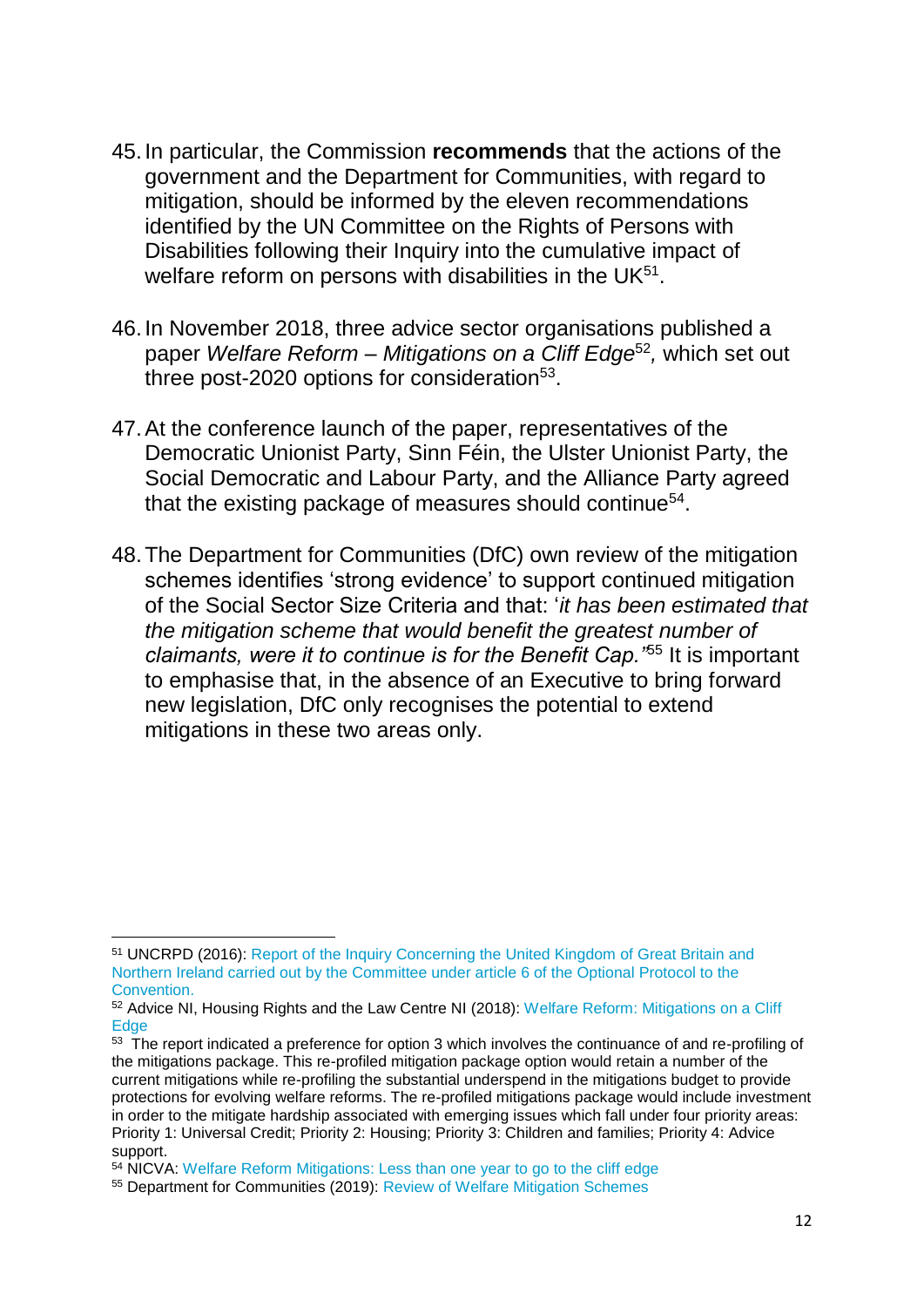### *Universal Credit in Northern Ireland*

- 49.The *Welfare Reform – Mitigations on a Cliff Edge* Report highlights problems arising from the introduction of Universal Credit  $(UC)^{56}$  and evidence suggesting that it is having a "forceful and negative impact on the lives of ordinary people and their ability to survive<sup>"57</sup>
- 50.A specific problem identified is the five-week wait for payment, which has been linked to increased demand for foodbanks in Great Britain.<sup>58</sup> The Public Accounts Committee (2018) has identified that this five week wait as contributing to 'unacceptable hardship' for UC claimants.<sup>59</sup>
- 51.Claimants who are struggling due to the five week wait can claim an Advance Payment. Almost 57% of NI claimants have made this application.<sup>60</sup> However, this assistance is paid as a loan.<sup>61</sup> Whilst the DWP has announced a number of measures designed to 'soften the burden of repayment of debt'.<sup>62</sup> These measures do not address the fundamental problem which is that the majority of UC claimants begin their claim in debt.
- 52.There are still many Northern Ireland claimants who are yet to undergo managed migration to universal credit. However, it is reported that people are already experiencing financial hardship, debt and increased poverty as a result of this system.<sup>63</sup>

1

<sup>57</sup> McKeever, G., Simpson, M. and Fitzpatrick, C.(2018): [Destitution and Paths to Justice](https://research.thelegaleducationfoundation.org/wp-content/uploads/2018/06/Destitution-Report-Final-Full-.pdf)  [\(JRF/LEF\)](https://research.thelegaleducationfoundation.org/wp-content/uploads/2018/06/Destitution-Report-Final-Full-.pdf) page 39, cited in [Welfare Reform: Mitigations on a Cliff Edge,](https://www.adviceni.net/sites/default/files/publications/welfare_reform_mitigations_on_a_cliff_edge_report.pdf) page 10.

<sup>56</sup> Advice NI (November 2018): ['Proposals on Universal Credit \(UC\): How to make it better](http://www.adviceni.net/sites/default/files/publications/making_uc_better.pdf) 

 $58$  In areas where UC has rolled out, food bank reliance has increased by 52% compared to an increase of just 13% where UC has not yet been introduced. [Trussell Trust, 'The next stage of Universal](https://www.trusselltrust.org/what-we-do/research-advocacy/next-stage-universal-credit/)  [Credit: what does it mean and why are we worried'](https://www.trusselltrust.org/what-we-do/research-advocacy/next-stage-universal-credit/) 

<sup>59</sup> [House of Commons Committee of Public Accounts, 'Universal Credit: Sixty-Fourth Report of](https://publications.parliament.uk/pa/cm201719/cmselect/cmpubacc/1183/1183.pdf)  [Session 2017-2019' \(HMSO, 17 October 2018\).](https://publications.parliament.uk/pa/cm201719/cmselect/cmpubacc/1183/1183.pdf) 

<sup>60</sup> Advice NI, Housing Rights and the Law Centre NI (2018): [Welfare Reform: Mitigations on a Cliff Edge](https://www.adviceni.net/sites/default/files/publications/welfare_reform_mitigations_on_a_cliff_edge_report.pdf) page 12. 14, 634 claimants out of 25, 725 claimants received an Advance Payment (56.8%).

<sup>&</sup>lt;sup>61</sup> Northern Ireland Housing Executive (2018): [Welfare Reform NI -](https://www.nihe.gov.uk/getmedia/2b5db9a7-6fd8-420c-9265-da85a29d70b0/welfare-reform-ni-a-scoping-report.pdf.aspx?ext=.pdf) A Scoping Report, page 9; Chartered Institute of Housing (2017): [Impact of welfare reform changes on rented housing in Northern Ireland,](http://www.cih.org/resources/PDF/NI%20policy%20docs/Impact%20of%20welfare%20changes%20on%20rented%20housing%20NI.pdf) page 5.

 $62$  From October 2021, advances can be repaid over 16 months, rather than the current 12-month period and levels will be reduced to 30%. See: Advice NI, Housing Rights and the Law Centre NI (2018): [Welfare Reform: Mitigations on a Cliff Edge](https://www.adviceni.net/sites/default/files/publications/welfare_reform_mitigations_on_a_cliff_edge_report.pdf) page 12.

<sup>63</sup> [Statement on Visit to the United Kingdom, by Professor Philip Alston, United Nations Special](https://www.ohchr.org/EN/NewsEvents/Pages/DisplayNews.aspx?NewsID=23881&LangID=E)  [Rapporteur on extreme poverty and human rights November 2018](https://www.ohchr.org/EN/NewsEvents/Pages/DisplayNews.aspx?NewsID=23881&LangID=E)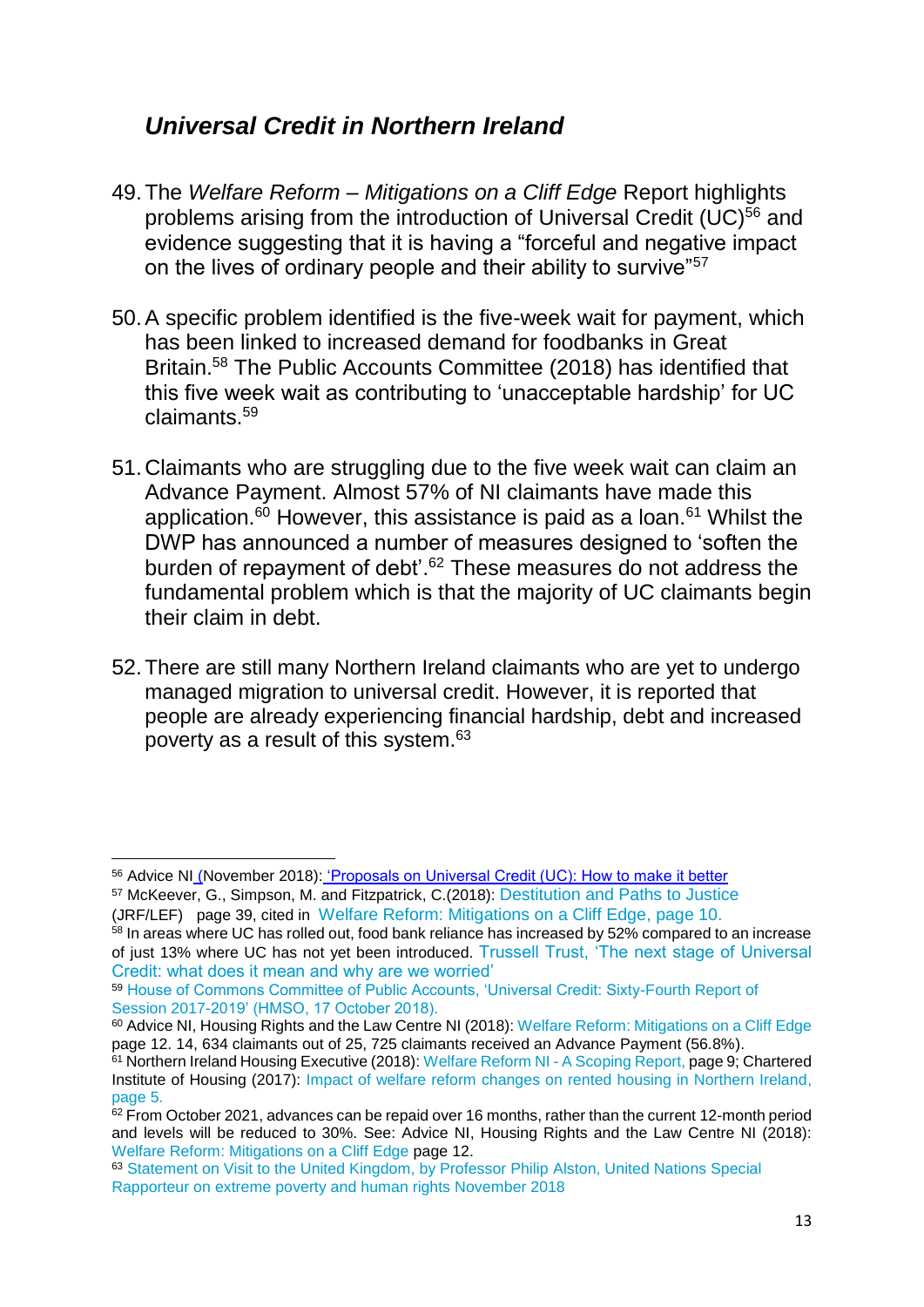- 53.The Northern Ireland Council for Voluntary Action (NICVA) hosted a roundtable event in November 2018 to discuss some of the impacts of Universal Credit, which identified a range of issues experienced by Northern Ireland claimants<sup>64</sup>.
- 54.These included issues with the online system the online verification process has had a success rate of only 25%. Furthermore, there is very limited advice or support for claimants to navigate this online/digital process<sup>65</sup>.
- 55.Some claimants moving onto universal credit are losing out on their Severe Disability Premiums (SDP) after migrating to Universal Credit. Whilst there has been compensation proposed for this loss set at a flat rate of £80pcm, some claimants have highlighted that their SDP has decreased by hundreds of pounds<sup>66</sup>.
- 56.A number of the safety net protections that existed in the legacy benefit around housing benefit have not been included in the Universal Credit system, including death protection, income shock protection, overlap protection and assistance with full contracts. This means there is increased housing insecurity for vulnerable claimants with no protection against any sudden decrease in income. 67
- 57.An additional problem is that some claimants are failing to apply for housing benefit under the new system, as they do not realise that they require it. Under the legacy scheme, housing benefit was paid directly to the landlord so claimants did not have to deal with housing benefit.

However, some claimants are now finding that they are being contacted by landlords about non-payment of rent and housing arrears. The process to get the claim amended can take several weeks and cause a build-up in housing arrears, with the absence of any safety net protection. This can cause additional stress to vulnerable claimants with some at risk of losing their homes<sup>68</sup>.

1

<sup>68</sup> Ibid.

<sup>64</sup> Northern Ireland Council for Voluntary Action (2018): [Universal Credit Roundtable Discussion](https://www.nicva.org/article/nicva-universal-credit-roundtable-dicussion)

<sup>65</sup> Ibid.

<sup>66</sup> Ibid.

<sup>67</sup> Ibid.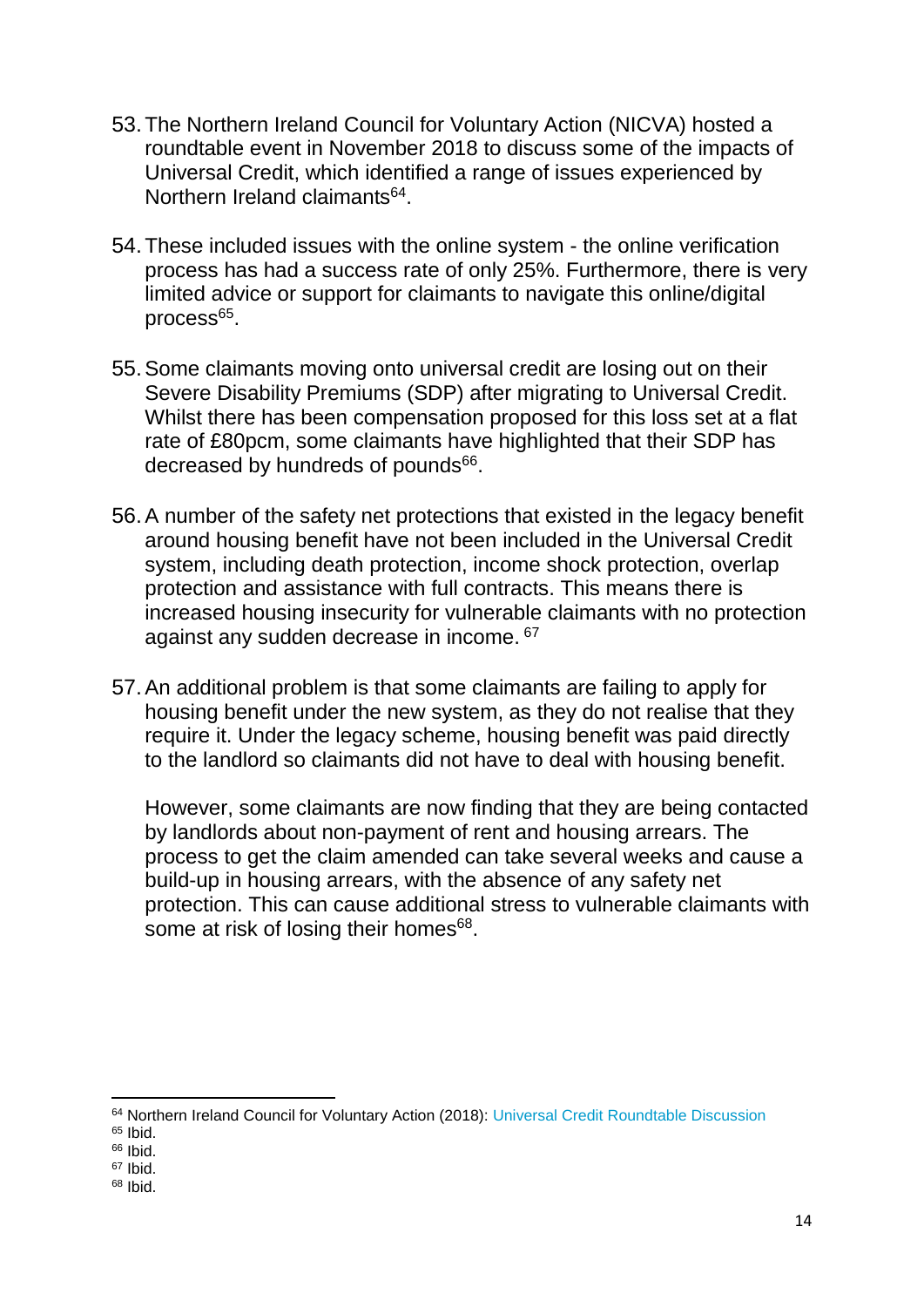#### *Social housing tenants & rent arrears*

- 58.Figures collated by Northern Ireland Housing Executive (NIHE) show that approximately 30% of Housing Executive tenants and 25% of housing associations tenants in receipt of Housing Benefit will be impacted by the changes to the Social Sector Size Criteria*.* 69
- 59.NIHE identify potential difficulties for both tenants and landlords if mitigation ends as scheduled due to the reduction in Housing Benefit or Universal Credit (as a result of under-occupancy) for around 33,000 existing social sector claimants in Northern Ireland.
- 60.Due to a lack of available smaller dwellings within Northern Ireland's social housing stock, many tenants would be unable to move to a property with fewer bedrooms – even if they are willing to do so<sup>70</sup>.
- 61.Other Welfare Reform measures such as sanctions and phasing from DLA to PIP will have impacts on household incomes and claimants' ability to pay their rent<sup>71</sup>.
- 62.The Department for Communities have stated that, in principle, they would be able to make the necessary amendments to existing legislation to facilitate the use of Discretionary Housing Payments to continue with mitigation of the Social Sector Size Criteria and the Benefit Cap, even in the absence of the Assembly. However, the Department has signalled that any wider programme of mitigating measures would present 'significant challenges in the continued absence of a functioning Assembly'<sup>72</sup> and 'would not only require the allocation of further substantial funding but would also require new legislation in an uncertain political environment<sup>'.73</sup>

**<sup>.</sup>** <sup>69</sup> NI Housing Executive (2018): [Welfare Reform in Northern Ireland: A Scoping Report,](https://www.nihe.gov.uk/getmedia/2b5db9a7-6fd8-420c-9265-da85a29d70b0/welfare-reform-ni-a-scoping-report.pdf.aspx?ext=.pdf) page 9. <sup>70</sup> Ibid.

<sup>71</sup> NI Housing Executive (2018): [Welfare Reform in Northern Ireland: A Scoping Report,](https://www.nihe.gov.uk/getmedia/2b5db9a7-6fd8-420c-9265-da85a29d70b0/welfare-reform-ni-a-scoping-report.pdf.aspx?ext=.pdf) page 9.

<sup>72</sup> Department for Communities (2019): [Review of Welfare Mitigation Schemes,](https://www.communities-ni.gov.uk/system/files/publications/communities/dfc-review-of-welfare-mitigation-schemes-2019.pdf) paragraph 13.5, page 50.

<sup>73</sup> Department for Communities (2019): [Review of Welfare Mitigation Schemes,](https://www.communities-ni.gov.uk/system/files/publications/communities/dfc-review-of-welfare-mitigation-schemes-2019.pdf) paragraph 13.8, page 51.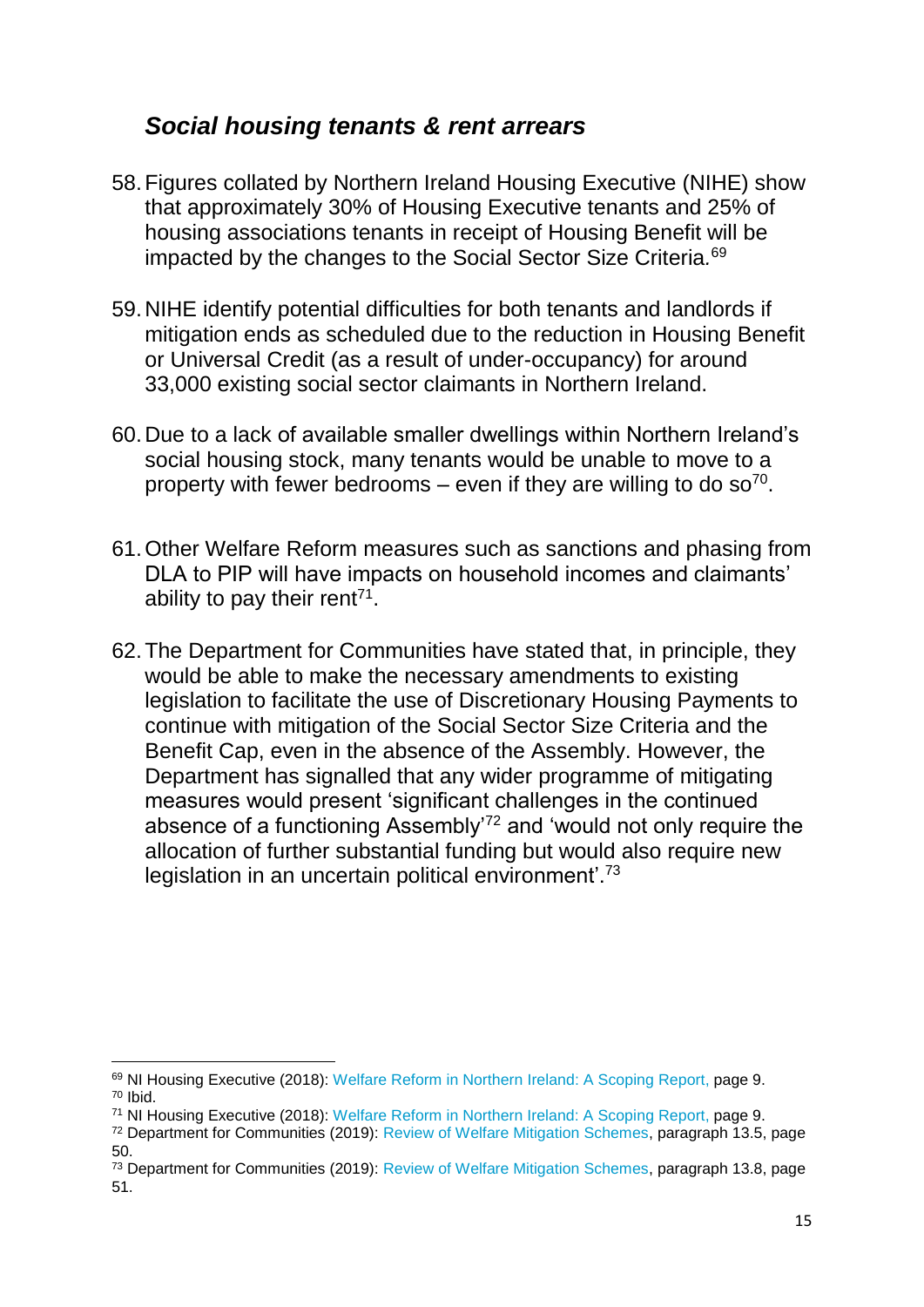#### *Non-regression of rights*

63.The Commission wishes to draw attention to the obligation on government to prevent retrogression of rights articulated by the United Nations Committee on Economic Social and Cultural Rights:

'*Any deliberate retrogressive measures … would require the most careful consideration and would need to be fully justified by reference to the totality of the rights provided for in the Covenant and in the context of the full use of the maximum available resources'<sup>74</sup> .*

#### *Section 75 of the Northern Ireland Act 1998*

- 64.The Equality Commission has advised the Department of Communities, in respect of its duties under Section 75 of the Northern Ireland Act 1998, with regard to its Review of Welfare Mitigation Schemes<sup>75</sup>.
- 65. As the Inquiry may be aware, Section 75 of the Act requires public authorities, in carrying out their functions relating to Northern Ireland, to have due regard to the need to promote equality of opportunity and regard to the desirability of good relations across a range of categories outlined in the Act. The duties are reflected in commitments contained in the authorities' Equality Schemes<sup>76</sup>.
- 66. The Commission has written to the Department to emphasise that given that the provision of social security and welfare programmes are relevant to the promotion of equality of opportunity for many people, and for particular Section 75 groups, a proportionate equality assessment of the issues should form a part of this review. The Department should be able to demonstrate adherence to its Equality Scheme arrangements and that the appropriate level of regard has been paid<sup>77</sup>.

**.** 

<sup>74</sup> United Nations Committee on Economic, Social and Cultural Rights (1990): [General Comment](https://tbinternet.ohchr.org/_layouts/15/treatybodyexternal/Download.aspx?symbolno=INT%2fCESCR%2fGEC%2f4758&Lang=en)  [No.3: The nature of States parties obligations,](https://tbinternet.ohchr.org/_layouts/15/treatybodyexternal/Download.aspx?symbolno=INT%2fCESCR%2fGEC%2f4758&Lang=en) paragraph 9.

<sup>75</sup> Department for Communities (2019): [Review of Welfare Mitigation Schemes](https://www.communities-ni.gov.uk/system/files/publications/communities/dfc-review-of-welfare-mitigation-schemes-2019.pdf)

<sup>76</sup> Equality Commission for Northern Ireland (2010): [Section 75 of the Northern Ireland Act 1998 –](http://www.equalityni.org/ECNI/media/ECNI/Publications/Employers%20and%20Service%20Providers/S75GuideforPublicAuthoritiesApril2010.pdf) A [Guide for Public Authorities.](http://www.equalityni.org/ECNI/media/ECNI/Publications/Employers%20and%20Service%20Providers/S75GuideforPublicAuthoritiesApril2010.pdf)

<sup>77</sup> Letter (18 April 2019) from the Director of Advice and Compliance, Equality Commission for Northern Ireland to the Deputy Secretary, Work and Inclusion, Department for Communities.